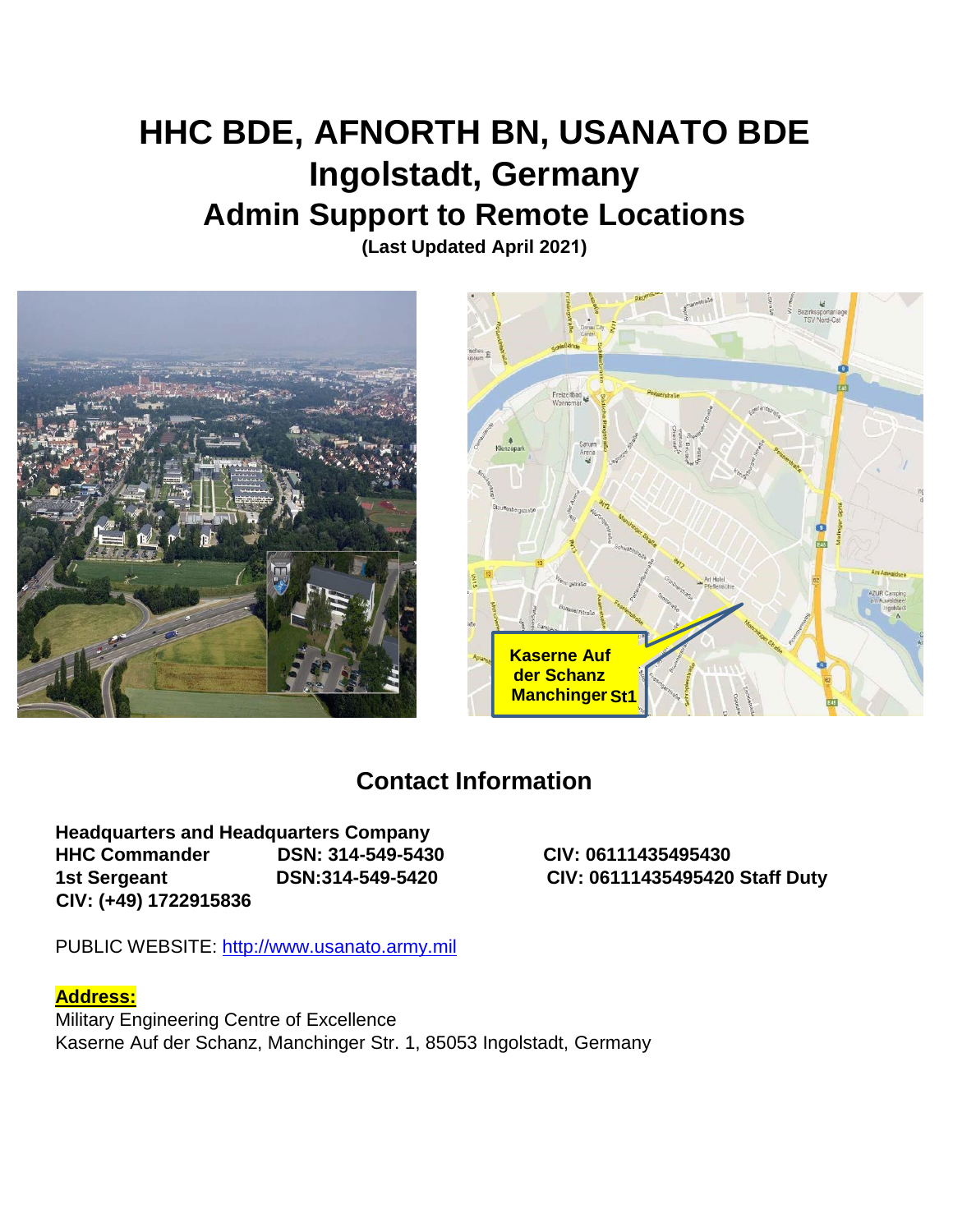#### **Welcome:**

I would like to take this opportunity to welcome you to Headquarters and Headquarters Company, Allied Forces North Battalion (AFNORTH), and United States Army North Atlantic Treaty Organization (USANATO) Brigade. We have a very unique organization. Our company is located in Sembach Kaserne, Germany as well as the Brigade Headquarters. The Battalion Headquarters is located in SHAPE, Mons, Belgium.

HHC supports the USANATO Brigade mission by providing mission command, timely, effective, and accurate personnel support to all assigned and attached U.S. Army Soldiers and their Families while simultaneously managing vital training, deployable statistics, and maintaining joint/multinational partnership.

You are further assigned to Military Engineering Centre of Excellence (MILENG COE), Ingolstadt, Germany. So we can better prepare to receive you, keep us abreast of the changes to your arrival date. Your sponsor's contact information is in your welcome letter. Your sponsor will be assisting you to make your transition as seamless as possible. Please inform him or her of any special requirements (i.e., pets, housing, school age for children, or medical needs).

The MILENG COE is located in the Pionierkaserne A.d. Schanz at Ingolstadt, about 70 km north of Munich. Ingolstadt is a city of approx. 130.000 citizens with a long history as a fortress, where Soldiers have always been welcomed and appreciated as an integral part of the society. INGOLSTADT is one of the most prosperous cities in Germany and is home of a university, of some refineries and famous to all car owners of Audi. Except for an international school, it offers all the installations needed for an attractive home of the multinational staff and the visitors of the MILENG COE. Further information you can be found at: [Ingolstadt Tourismus: Home](http://www.ingolstadt-tourismus.de/en/home.html)

We recommend all Family members, of qualifying age, travel with a no-fee passport. We highly encourage you to hand-carry your training records, obtain "**copies**" of your medical and dental records, and documents required to in-process (i.e., PCS orders, DA Form 31, marriage certificate, birth certificate(s) for the children, household goods, vehicle shipping documents, and travel expense receipts). Also, it is best to bring at least 90 days of prescribed medication until you are enrolled in the TRICARE Overseas Program Prime Remote (TOP PR).

To financially prepare for this move, it will be important to allocate savings to cover initial PCS expenses upon arrival. These expenses will include housing security deposit, first month rent, realtor fee (if not using Housing office), fuel ration deposit, immediate-use household goods, annual insurance premium payment, vehicle inspection, registration and repairs, utility and internet deposits and cellular phone contracts. These initial costs can be in excess of \$5,000. Advances for housing security deposit and first month rent are available through the finance office. If you require additional financial information or support please contact your Sponsor and SSG McGee. After in-processing is complete, submit vouchers for reimbursable expenses, Move-In Allowance and Dislocation Allowance can be submitted. Please note, these payments may take several weeks to process.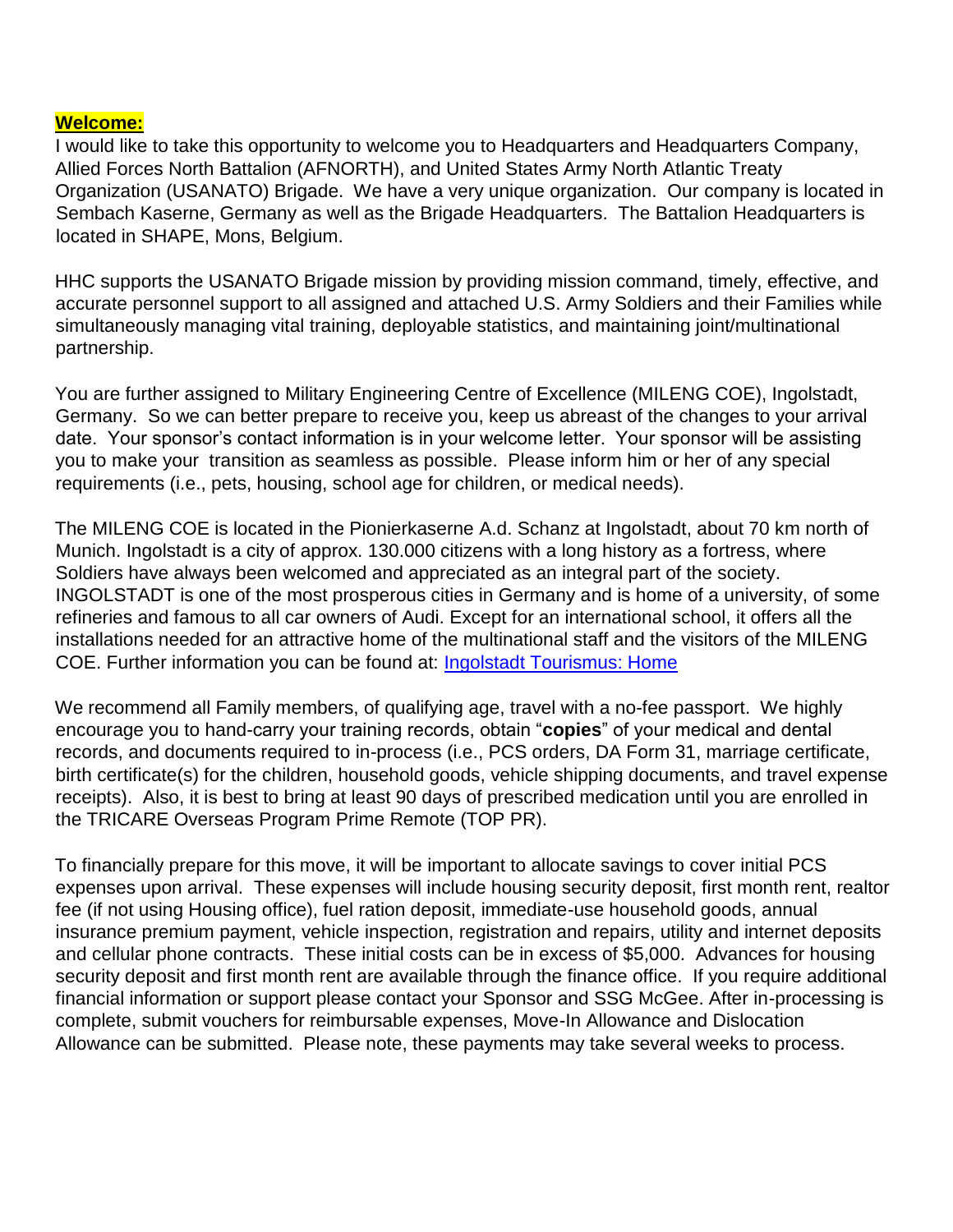The information below is not all inclusive and may change over time. It is especially important to check and verify a country's requirement for passport and visa.

# **Challenges associated with this remote location**

Overall, there are few challenges with being assigned remotely at the MILENG COE in Ingolstadt. Family and life support activities are provided on Hohenfels and there haven't been any issues with receiving support. The primary issue we have here are on digital communications platforms. We don't have access to many .mil websites. This impacts our ability to read emails in enterprise that are encrypted or digitally signed. This causes a disruption in staying current on up-to-date information (i.e. updates on current COVID-19 situation). The company has worked through this by sending the information they can through our MILENG accounts, which does seem to work. It also impacts our ability to pull information from APD and limits some JKO and ALMS courses.

# **Routine Admin Support**

All admin support such as actions, awards, evaluations, DD Forms 93, SGLV, leave and passes, SRB updates, rating scheme, MEDPROS updates, FVAP, and all other routing HR related actions are handled by HHC BDE. Administrative support that are unable to be conducted over phone or virtually will be handled at Hohenfels and Grafenwoehr. You will receive direct guidance from company leadership through email or phone call.

# **In-processing**

HHC BDE Company, will issue you an in or out-processing checklist and specify which actions are required. Your installation will also have their own in/out-processing requirements with each staff section.

# **Resources**

# **Garrison Support**

Hohenfels and Grafenwoehr are the two locations for support with DEERs office, Health and Dental Clinic, Passport Office, Finance, Housing Office, MWR, PX and Commissary.

# **Medical/Dental care**

You are required to complete all PHA and dental requirements 30 days prior to arriving to the unit. Requirements include annual PHA, dental exam, immunizations, HIV, etc.

Medical Care for all personnel is done through Hohenfels Health Clinic DSN: 590-3300 CIV: 06371-9464-3300

Dental care for all is done through Hohenfels Dental Clinic. DSN: 314-466-2073 CIV: 011-49-09472-83-2073

Website:<https://rhce.amedd.army.mil/hohenfels/>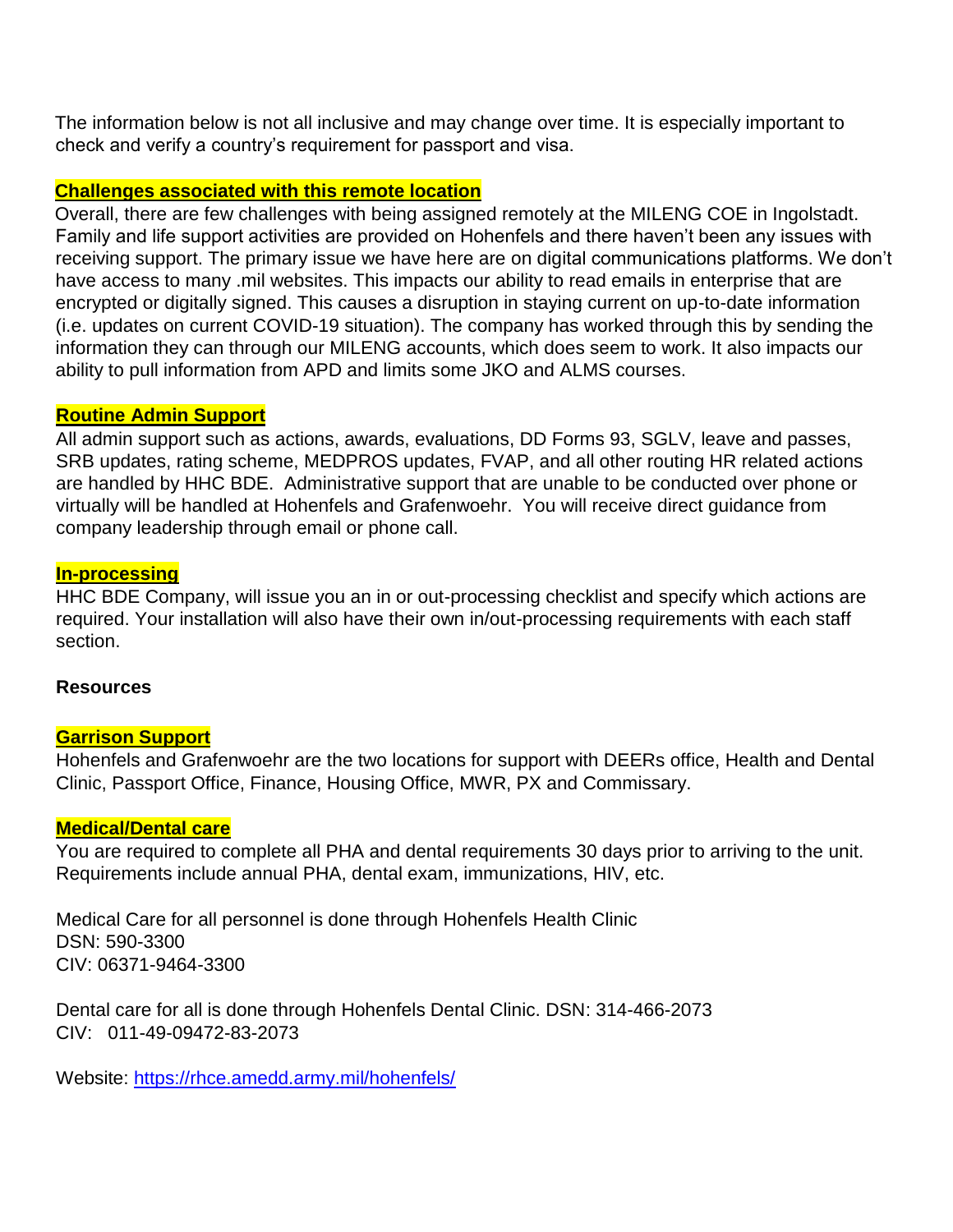Family members will need to be enrolled in TRICARE. It is best to contact the TRICARE Service Center at DSN: 590-3840 CIV: 06371-9464-3840

# **Schools**

In accordance with the German Constitution, competence for school and culture has been given to the 16 states of the Federal Republic of Germany. Each school describes its own aims, main focuses and types of organization for its educational work based on its education-order and existing frames and curricula in a school- program. The school-program is the basis for the common work. German schools' vacation dates are determined at the state level. The individual German states are responsible for their education systems. The vacation days will usually differ from state to state. There may be some overlap. Different beginning and ending days ensure that the German highways, rail system and airports are not overwhelmed with vacationing families at the same time. The mandatory attendance starts at age 6 and ends at age 18. All children attend elementary school (Grundschule) till grade 4. After that they can take one of three school paths (Hauptschule, Realschule, Gymnasium) based on their school performance at the elementary level. In some of the federal states grade 5 and 6 are combined to form educational units, called ―Orientierungsstufe or ―Förderstufe, prior to beginning one of the three above mentioned school paths in grade 7. In Berlin and Brandenburg elementary school goes up to the end of grade 6. In comprehensive schools (grade 5 – 9/10) the traditional school paths exist integrated or cooperatively. Special education schools accommodate all students, who do not fit into the traditional paths, due to various handicaps. Graduation for Hauptschule/ Mittelschule can be achieved in grade 9 or 10 and for Realschule in grade 10. Students of comprehensive schools can achieve their ―Hauptschul- / Mittelschulgraduation in grade 9 or 10, their ―Realschulgraduation or the permission to attend a gymnasium in grade 10.

While Hauptschul- and Realschulgraduates begin a cooperative program (work and school) or attend various Fachoberschulen, gymnasium students continue attending the gymnasium for two or three years, where upon they receive their Abitur-level degree enabling them to apply for a university or college. The above mentioned cooperative program, called Duales System, is a combination of work in the field and parallel schooling.

Private schools are an alternative to all public schools, but are – still – less established than they are in other European states.

In evening schools or colleges students who already have learnt a profession make up for grades which they were not able to achieve when going to school in the age of  $15 - 18$ . 13 Elementary schools (Grundschule) - according with their education order - have to arrange that the children learn reading, writing and mathematical skills. There are other subjects of creative and technical character like music, sports, painting and practical work, which complete the time-table. Last but not least, it is very important that the students are enforced in social skills. Grundschule teachers recommend their students to a particular school based on such things as academic achievement, self-confidence and ability to work independently. However, in most states, parents have the final say as to which school their child attends following the fourth grade.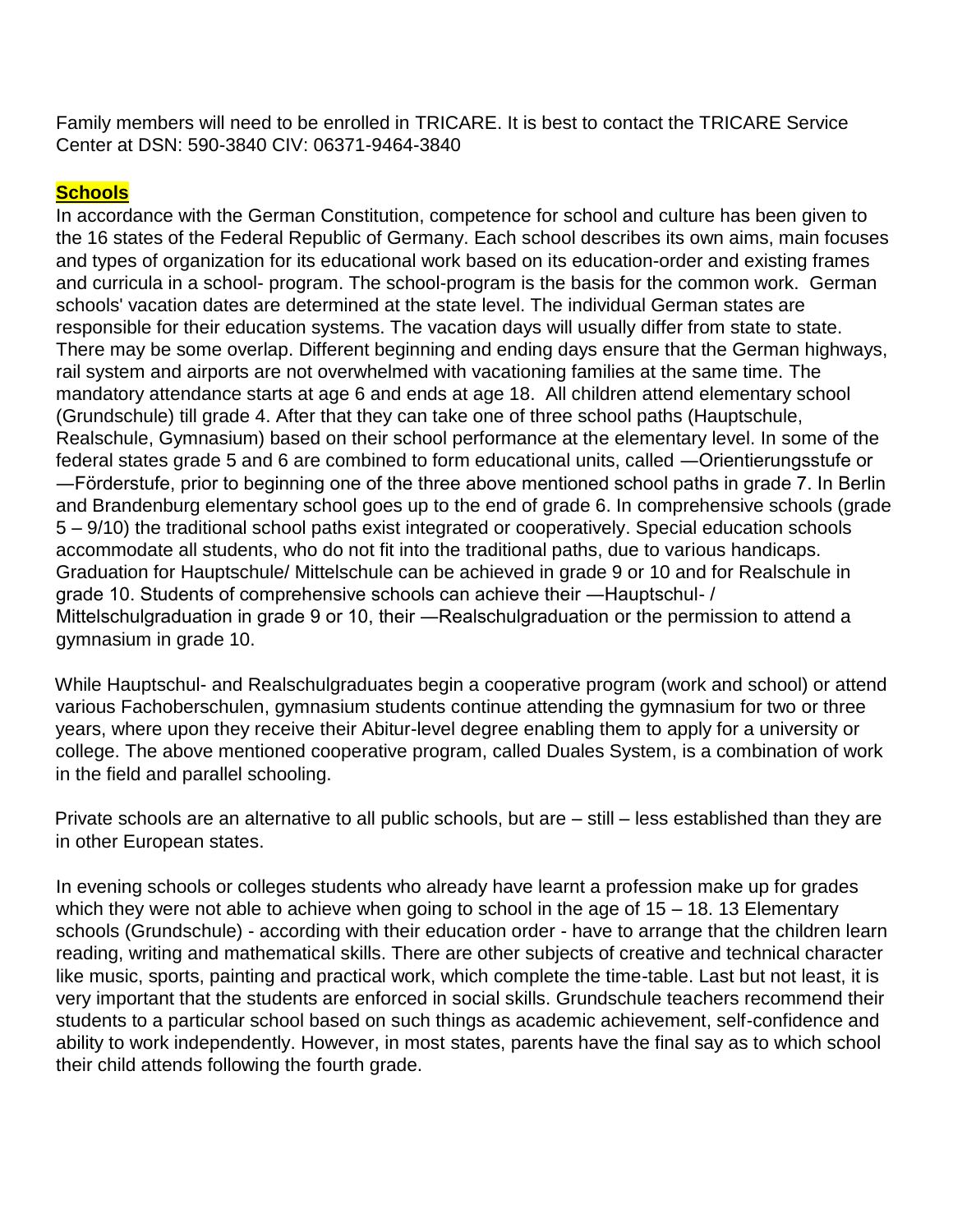The Hauptschule (grades 5-9 in most German states) teaches the same subjects as the Realschule and Gymnasium, but at a slower pace and with some vocational-oriented courses. It leads to parttime enrolment in a vocational school combined with apprenticeship training until the age of 18. Hauptschule is supposed to prepare mainly practically oriented students for craft professions. Hauptschule meanwhile - more or less - has become a haven for socially disadvantaged children and immigrant students. The Realschule (grades 5-10 in most states) leads to part-time vocational schools and higher Vocational schools. It is now possible for students with high academic achievement at the Realschule to switch to a Gymnasium on graduation. Realschule is supposed to prepare mainly practically and theoretically oriented students for trade, technical and administrative professions

The Gymnasium leads to a diploma called the Abitur which prepares students for university study or for a dual academic and vocational credential. The most common education tracks offered by the standard Gymnasium are classical language, modern language, and mathematics-natural science. In recent years many States have changed the curriculum so students can get the "Abi" at the the end of the 12th grade. Other States are making the transition but may still require a 13th grade for the next couple of years. Gymnasium caters mainly to theoretically oriented students, who are to be prepared for various studies at universities. In fact, only 50% actually go on to start university.

The Gesamtschule, or comprehensive school, is a more recent development and is only found in some of the states. It takes the place of both the Hauptschule and Realschule and arose out of the egalitarian movements in the 1960s. It enrolls students of all ability levels in the 5th through the 10th grades. Students who satisfactorily complete the Gesamtschule through the 9th grade receive the Hauptschule certificate, while those who satisfactorily complete schooling through the 10th grade receive the Realschule certificate. No matter what kind of school a student attends, he/she must complete at least nine years of education. A student dropping out of a Gymnasium, for example, must enroll in a Realschule or Hauptschule until nine years have been completed

Beyond the Hauptschule and Realschule lies the Berufsschule, combining part-time academic study and apprenticeship. The successful completion of an apprenticeship program leads to certification in a particular trade or field of work. These schools differ from the other ones 14 mentioned in that control rests not with the local and regional school authorities, but with the federal government, industry and the trade unions. German children only attend school in the morning. There is no provision for serving lunch...

The whole German education system, including the universities, is available to the children of bona fide expatriates. The catch, of course, is that the classes are conducted in German, which is usually all right for school beginners but can become more and more of a problem as the children get older.

```
Website: http://www.km.bayern.de/education-in-bavaria.html
Schools in Ingolstadt: http://www.schulen-vergleich.de/ort/Ingolstadt/09161000.html
Volkshochschule Ingolstadt: http://www.ingolstadt.de/vhs/
Language Schools Ingolstadt: http://www.inlingua-
ingolstadt.de/inlingua_ingolstadtsprachkurse.html?&L=
```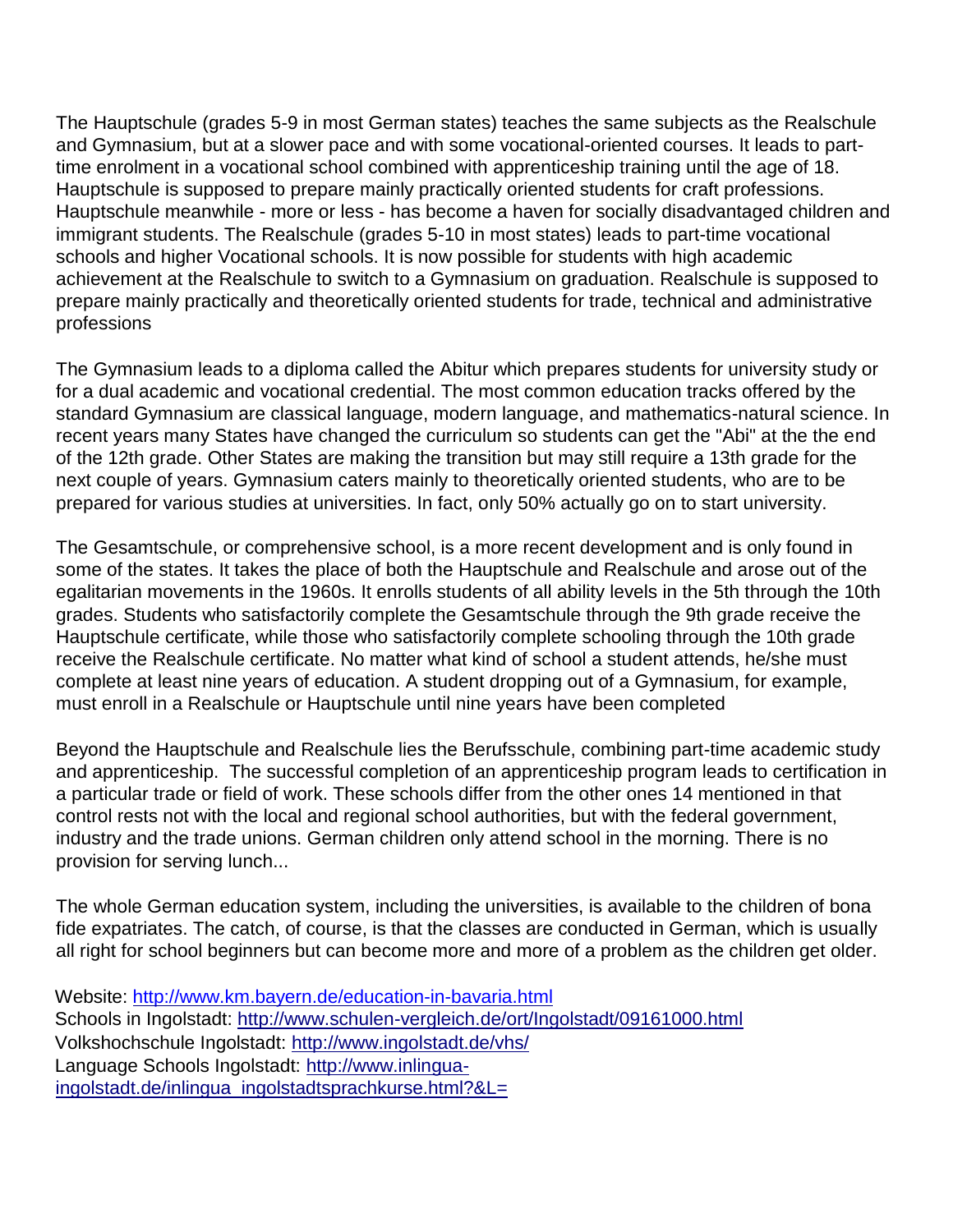Please work with your sponsor and the company to set up your NDSP (non-DoDEA) packet to process tuition costs. The full cost of these private schools are covered by DoDEA. *SM's ARE REQUIRED TO REGISTER SCHOOL AGED DEPENDENTS WITH THE NON\*DOD SCHOOLS PROGRAM, NDSP. ACCESS THE STUDENT ON LINE REGISTRATION (SOR) AT THIS LINK: https://www.dodea.edu/nondod/procedures/index.cfm or [ndsp.education.europe@dodea.edu](mailto:NDSP.Education.Europe@dodea.edu) FOR ASSISTANCE WITH REGISTRATION, EMAIL NDSP.MANAGEMENT@HQ.DODEA.EDU OR CALL CIV 571-372-5863/1897 DSN 312-372-5863/1897.*

# **Housing**

The COE is establishing a housing tracker since all of us here work on a one-for-one replacement. There is no support for finding housing outside of what we have built within the COE. Hohenfels does not service this area we highly encourage reaching out to your sponsor. If you live in Ingolstadt, the COE will set up the utilities, we receive Tax free from NATO for this and also a section that take care of Tenants' Association.



There also may be a language problem, as there are a lot of abbreviations in newspaper or internet ads, here are a few that might be of help to you:

 $Qm / m^2$  = square meters  $Zi$  = Zimmer = rooms  $BJ =$  Baujahr = year built  $WC = water$  closet Bad = bath  $Du = Dusche = shower$  $EG = Erdgeschoss = 1<sup>st</sup> floor$ OG = Obergeschoss = upper floor DG = Dachgeschoss = attic

- $Ka =$  Kaution = security deposit
- $NK = Nebenkosten = utility charges$
- $ZH = Zentralheizung = central heating plant EBK = Einbauküche = built-in kitchen$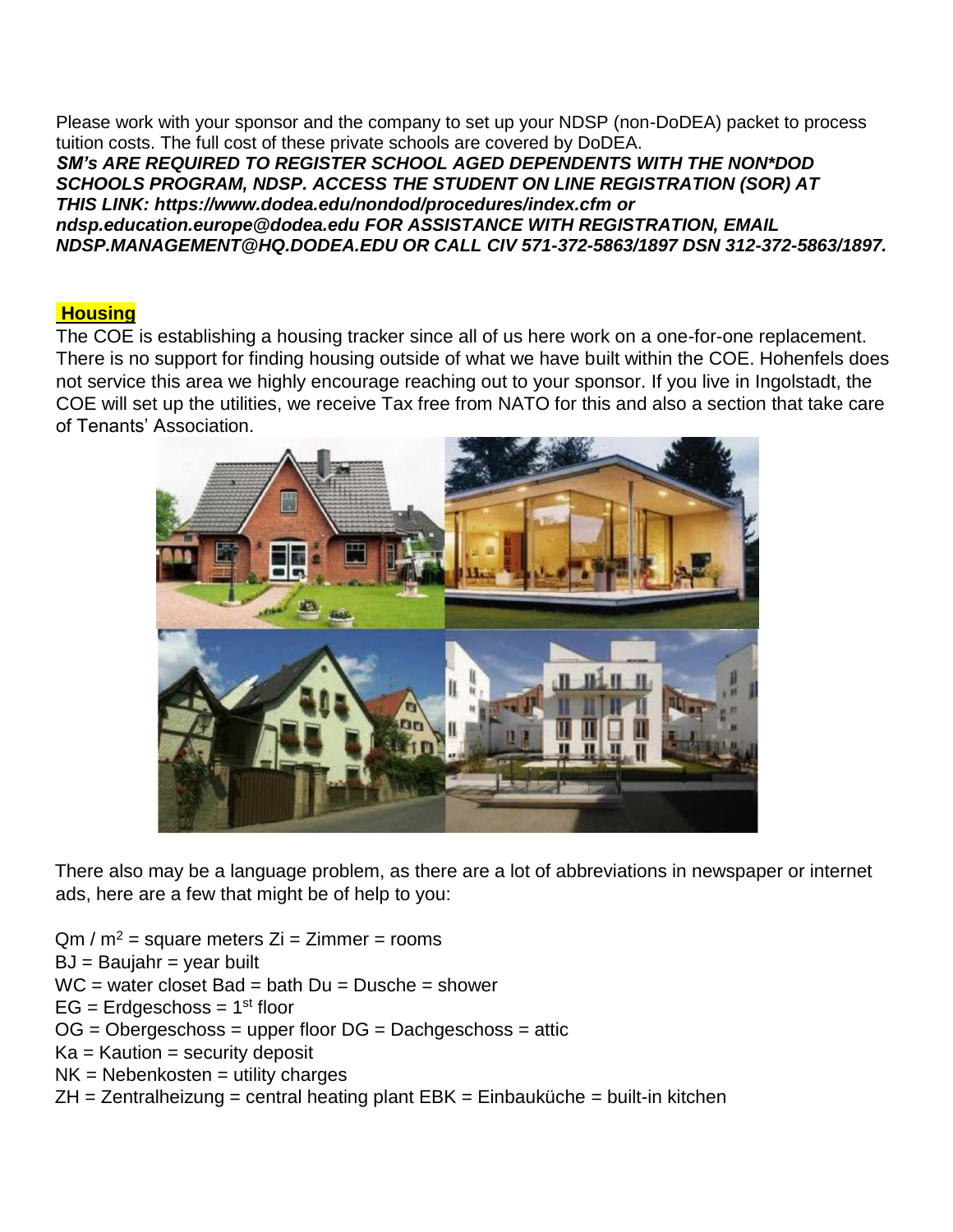# **A few hints for living in German rented quarters:**

- It's useful to have an inventory of anything that is in your home and any deficiencies that are seen should be noted. This is simply protection for you and your landlord.
- Avoid loud noises between 1 p.m. and 3 p.m. and from 10 p.m. to 7 a.m. Monday through Saturday and all day on Sundays and official German Holidays.
- Most cities require that trash be separated in a number of ways. There will usually be separate receptacles (mainly on the landlord's property but sometimes community ones on a nearby sidewalk) - one for metal and plastic, one for paper, one each for green, brown and white glass, and one for all else. If you want to get rid of something such as a piece of furniture that's too big for the trash containers, you can call the sanitation office and request its removal. This will usually be done on a Sperrmüll (large trash) day.
- Wash and dry laundry only in the areas or rooms provided by the landlord.
- Leave cars, bicycles, baby carriages, etc., only in areas provided by the landlord. The cleaning of rugs, blankets and the like should be done only in designated areas.
- Obtain the landlord's written permission if you wish to get a pet.
- Lock entrance doors from 9 p.m. to 7 a.m. if more than one family lives in the building.
- Close and lock all doors and windows in your apartment during periods of extended absence.
- Install satellite dishes and television or radio antennas only with the permission of the landlord and in compliance with local laws.
- Inform the landlord immediately of any damage to gas, water or electrical lines.
- Find out from the rental agreement who is responsible for the cleaning of halls, stairways, front walk, etc. It could be you!
- Never grill, barbecue or make an open fire on a balcony.
- Never pour or shake anything from windows or balconies. Make sure flowerpots or boxes on windows or balconies are secure and that watering them doesn't create a nuisance to neighbors below.

| Name              | Phone-Nr  | Email-address    | Website             | <b>Address</b>   |
|-------------------|-----------|------------------|---------------------|------------------|
| <b>FECHNER</b>    | (0841)4   | info@fechner-    | http://www.fechner- | Manchinger Str.  |
| <b>IMMOBILIEN</b> | 93 60 08  | immobilien.com   | immobilien.com/     | 54, 85053        |
|                   |           |                  |                     | Ingolstadt       |
| Csallner          | 0841 / 97 | m.floegerhoefer@ | www.csallner-       | Unterlettenweg   |
| Immobilien        | 55 99     | csallner-        | immobilien.de       | 1,85051          |
| <b>OHG</b>        |           | immobilien.de    |                     | Ingolstadt       |
| Dirr Immobilien   | 0841-     | info@dih-immo.de | www.dih-immo.de     | Sperlingstr. 6,  |
| GmbH              | 77365     |                  |                     | 85051 Ingolstadt |
| <b>DONAU</b>      | 0841 /    | info@donau-      | www.donau-immo.de   | Arbostr. 28,     |
| <b>IMMOBILIEN</b> | 85770     | immo.de          |                     | 85055 Ingolstadt |
| <b>GMBH</b>       |           |                  |                     |                  |
| <b>GEISS</b>      | 0841-     | fg@immobilien-   | www.immobilien-     | Peisserstr. 62,  |
| <b>IMMOBILIEN</b> | 62031     | geiss.de         | geiss.de            | 85053 Ingolstadt |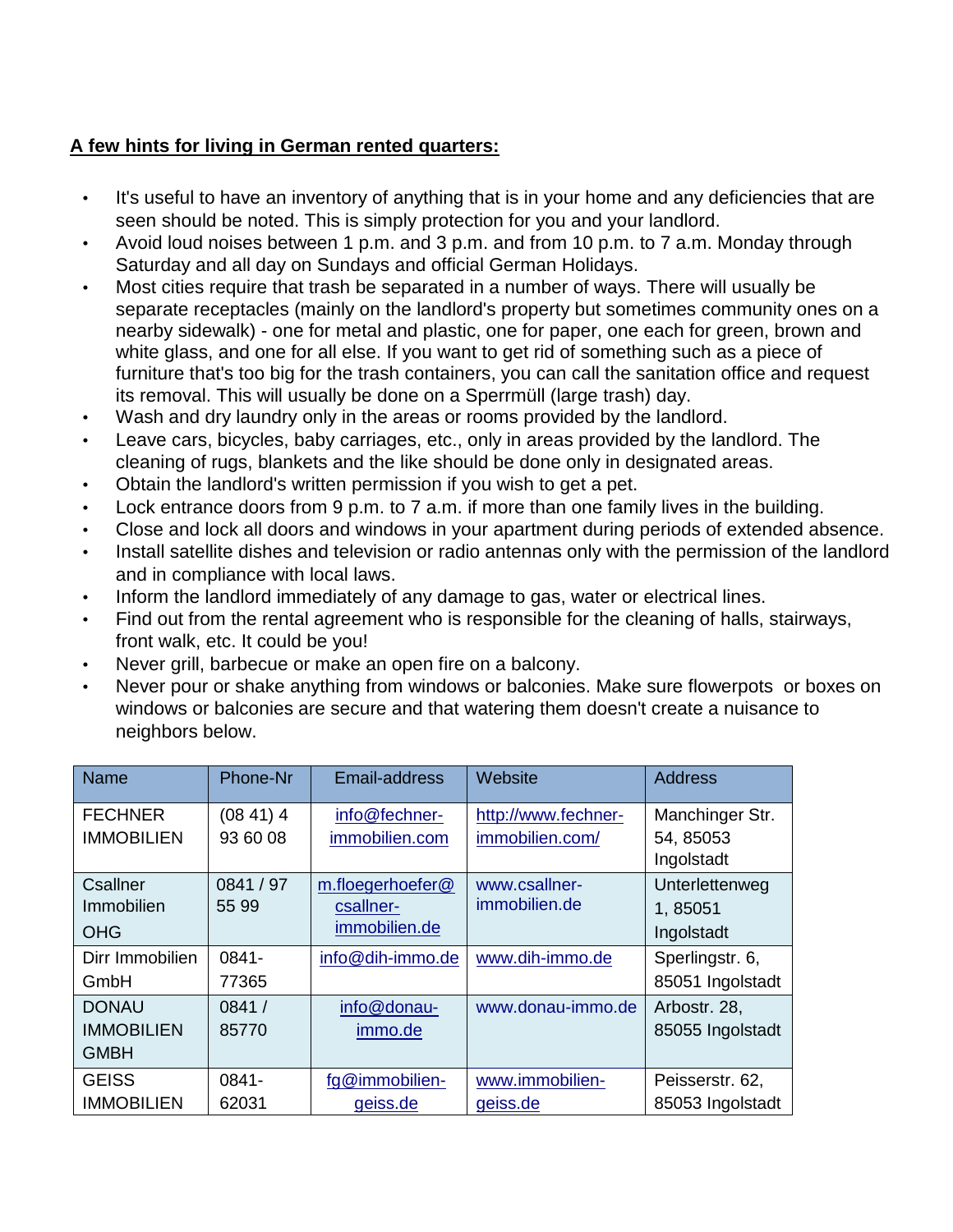| <b>ICE</b>        | $0841 - 88$ | info@ice-             | www.ice-             | Am Nordbahnhof   |
|-------------------|-------------|-----------------------|----------------------|------------------|
| Immobilien &      | 15 4 44     | immobilien.net        | immobilien.net       | 27, 85049        |
| Finanzierungen    |             |                       |                      | Ingolstadt       |
| Immobilien        | 0841        | $franz.$ wenzel $@im$ | www.immobilienwen    | Kreuzstr. 14,    |
| Wenzel            | 56204       | mobilienwenzel.d      | zel.de               | 85049 Ingolstadt |
|                   |             | $\mathbf{e}$          |                      |                  |
| <b>Paul Hickl</b> | 0841-       | paulhickl@immo-       | www.immo-in-         | Langgässerstr.   |
| Immobilien        | 87616       | in-bayern.de          | bayern.de            | 26 a, 85049      |
|                   |             |                       |                      | Ingolstadt       |
| Sparkassen        |             |                       | http://www.s-        |                  |
| Immobilien        |             |                       | immobilien.de/index. |                  |
|                   |             |                       | html                 |                  |

Additional hints for domestic appliances:

Shutters - these roll-down shades serve as protection from the cold and sun, give privacy, and offer more security. Most Germans put their shutters down in the evening, or when they are away from their homes for an extended period. Shutters are easy to use. Just pull or release the strap inside the window. On older windows, you can lock the Rolladen in place for extra security by releasing a small lever found on the window frame or doorframe.

Water- the water in this area is considered hard water with a grade of 3. This accounts for a considerable amount of calcium. Care needs to be taken with dishwashers and washing machines. Also, note that there is no fluoride added to German water.

Dishwashers - due to the high concentration of calcium, you should use the "5 in 1" dishwasher tablets, powder or so-called "Anti-Kalk" tablets. In addition, it is very important to add dishwasher salt to the compartment in the base of the dishwasher every one to two months. Do not use regular table salt. You may purchase a red box of dishwasher salt crystals (e.g. Somat Spezial Salz) at German supermarkets and at the Commissary. Use a readily available dishwasher cleaner on an empty cycle every 2/3 months to clear away hard water deposits.

Stove - many German stoves often work like a convection oven because there is always a fan blowing. Food seems to cook faster in these ovens. You may have to shorten the cooking time and/or turn down the temperature. Remember that the temperature is in Celsius.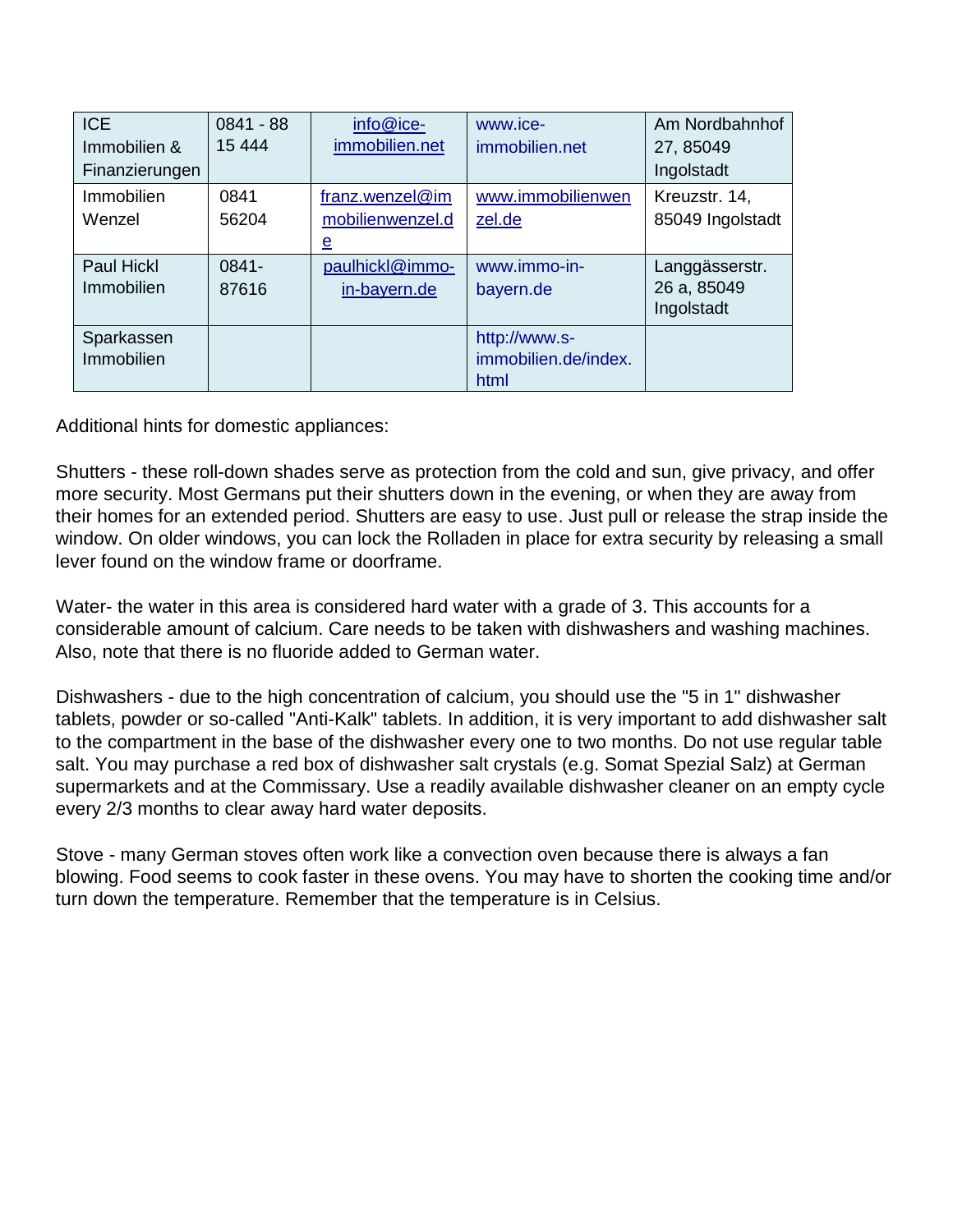

**Washing Machine** - again, due to the high concentration of calcium, you must add water- softening salt or tablets to your washing machine. This is sold at German grocery stores (for example: Calgon in tablet, powder, or liquid form). Try to use a German detergent. German washing machines are different from North American machines in that their cycle is very long. This is because hot water does not enter the machine directly. Instead, cold water is heated in the washing machine, therefore extending the cycle. Another difference is that you must clean the filter a few times a year. It is usually located in the front panel of the machine. Refer to the owner's manual for instructions, or look up the make of your machine on the internet and download the instructions. Use a washing machine cleaner on an empty cycle every 2/3 months to clear away hard- water deposits.

**Dryer** - German dryers are smaller than North American dryers and seem to take much longer. They do not often have an exhaust hose, and therefore you must attach the water outlet pipe to your main water outlet pipe, or you must empty the "water drawer." You must clean the lint filter after every load. In addition, you should clean the main dryer filter every 2- 3 months, or when you notice that your clothes are not getting dry enough. You will be surprised how much wet lint accumulates in this filter. It is located on the lower panel of your dryer. Refer to the owner's manual or download the manual from the internet.

**Irons -** You will need to use distilled water in your iron due to hard water build-up. Distilled water can be bought at most grocery stores.

**Coffee makers and Kettles** - again, you should use distilled water. Due to the hard water in the area you can clean coffee makers with a special citrus cleaner called "Bio-Entkalker". Kettles clean well with vinegar. Be sure to rinse very well.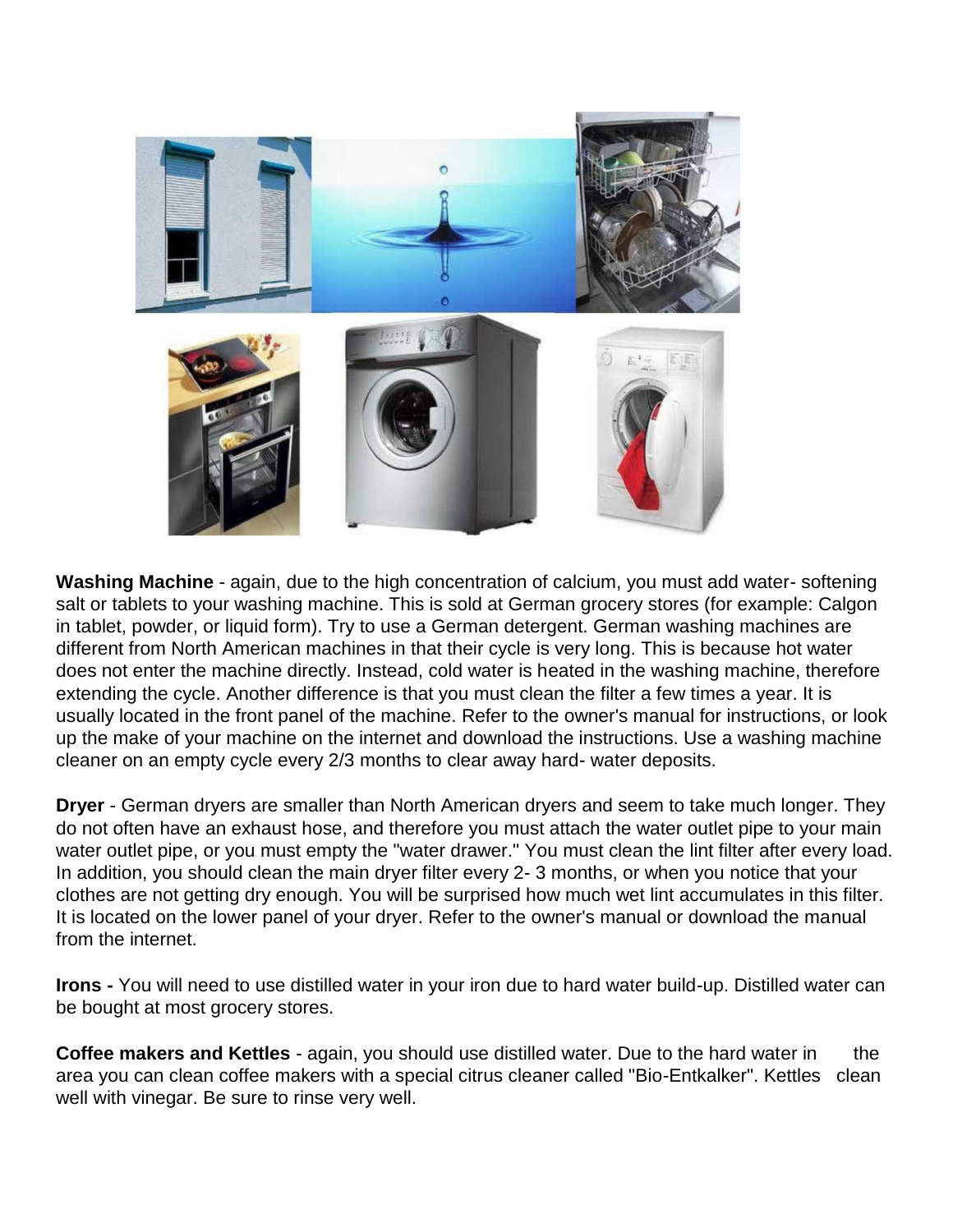

**Airing your house-** since German houses do not have forced air furnaces, there is very little exchange of air, meaning that the air in your house can become stale very quickly. You should therefore fully open several windows every morning for at least 10 minutes to create a new flow of air. You will notice many open windows with bedding hanging out to air.

**Radiators** - most German houses use hot water radiators, located in each room. The average temperature to keep these on is "3" but they can be turned down at night. If you hear a lot of excess water "tinkling," or if only half the radiator seems to heat it is time to let some air out of the radiator. Ask your property owner or a neighbor to show you how to do this the first time with a special radiator key which you can buy at a hardware store.

**Window Washing** - it is you who is responsible for cleaning windows, not your landlord.

**Garbage and Recycling** - garbage and recycling receptacles are provided by your property owner. The green bin is for recycling and the black/grey bin is for garbage (Restmüll). Ensure that you have an appropriate size of bin for your family size. Garbage and recycling waste are collected every two weeks on a weekly rotating basis. You should put out the garbage or recycling waste the night before to avoid missing an early morning pick-up. If you have excess garbage or miss a week, you can buy "Restmüll bags" at some stores and in other communities. These large blue bags cost about € 3 and can be put out at the same time as the black bin. If you have excess recycling waste, which you most likely will have you can take it to the Recycling Depot at BUECHL Robert-Bosch-Straße 1 Ingolstadt 0841 9646-

63. The hours are 08:00 -16:00 Monday to Friday, Saturday 08:00 -12:00. The depot is closed on German holidays. This is a place to drop off unwanted items such as dishes, bikes, computers, toys, or cleaning products that you no longer need. You can help yourself to any items you would like to take home.

# **Passports/Visa**

Family members and US Government civilians traveling overseas are required to have passports. "No-fee passports" can be obtained at Government expense. The application process may take 4 to 6 weeks, so, you should begin the passport application process as soon as you receive your travel orders.

Tourist passports are needed for personal travel in Europe. You may apply for tourist passports on arrival, but for convenience it is recommended that you apply for the tourist passport while you're still residing in the United States. You can find more information on tourist passports from your local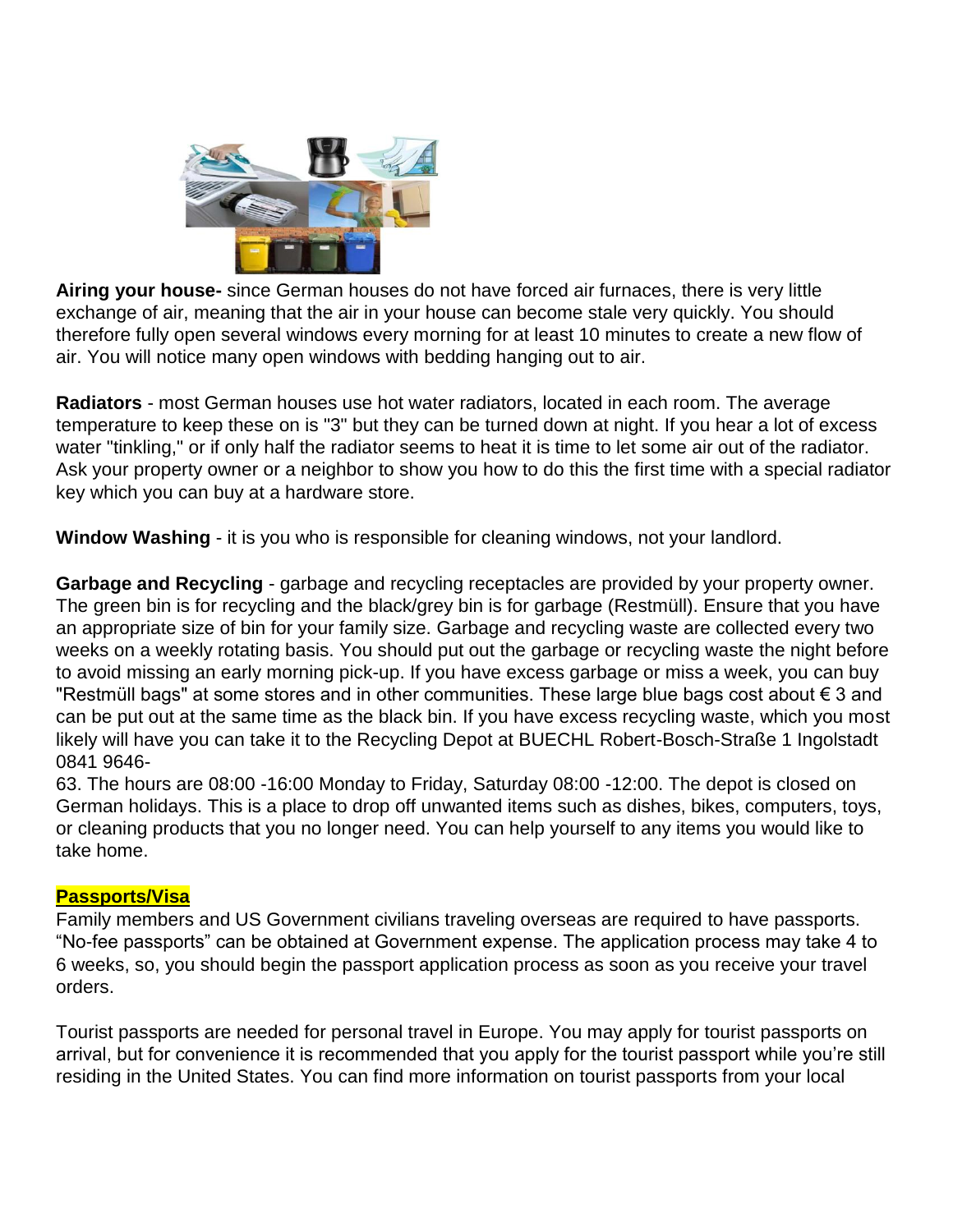personnel services detachment, passport office nearest you, or from the U.S. State Departments official website at [http://travel.state.gov.](http://travel.state.gov/) 

# **Mail**

That's the present name for the postal service, a piece of the former government monopoly - Deutsche Bundespost - that went public in 2000. Deutsche Post AG, Germany's only universal provider of postal services, is part of Deutsche Post DHL, the world's leading mail and logistics group. As the name "Deutsche Post DHL" implies, the new company is a major world player in the growing field of logistics. It has streamlined its operations in an effort to give the American giants, UPS and FedEx, a run for their money. German post usually takes one or two days within Germany, express services are also available

Office hours vary from town to town and depend on the size of the post office. Some smaller post offices close for lunch. In general, office hours in Ingolstadt are from 08.00 to 18.00 hrs. Mondays to Fridays and 08.00 to 12.00 hrs on Saturdays. In smaller towns like Schwetzingen, post offices are open from 09.00 to 18.00 hrs. (with a lunch break from 12.30 to 14.00 hrs.) Mondays to Fridays and 09.30 to 12.30 hrs. on Saturdays. The German postal system offers several services; including banking services and now also electronic mail services like the EPostbrief. For further info, please visit the webpage:

[http://www.deutschepost.de/dpag?lang=de EN&xmlFile=828](http://www.deutschepost.de/dpag?lang=de_EN&amp%3BxmlFile=828)

# **Banking**

As a rule German banks are open weekdays from 8:30 a.m. to 4 p.m. and on Thursdays to 5:30 p.m. or 6:30 p.m. Some smaller branches shut at lunchtime. Most allow access to the Geldautomat and the statement printers in their foyer around the clock.

You can exchange money at most banks. Some even have special windows marked "Change". After hours and at weekends and official holidays, you can find exchange offices at railway stations or at the airports. You also have the possibility to withdraw foreign currency at an ATM using your credit card or EC card. Please remember that conversion fees apply to your transactions when transferring dollars to the local currency or at point of sale (if paying in USD). Many people make the mistake of calculating the equivalent currency when looking at the price of a good or service, but vendors and banks offer different conversions rates that is not equal to a simple conversion. Banks often provide more competitive conversion rates, so it may be best to transfer USD to local currency within your account to avoid excessive transaction fees or conversion rates at the point of sale. It will be important to know your bank's International Bank Account Number (IBAN) or SWIFT number, as this information will almost always be needed when paying bills, tickets or contract services online.

# **Tax Exemption**

Almost everything sold in German stores comes with a 19% value added tax (VAT). Some products are taxed at only 7% VAT such as groceries, food, books and magazines. However this can vary from case to case as German Tax Legislation is very complicated.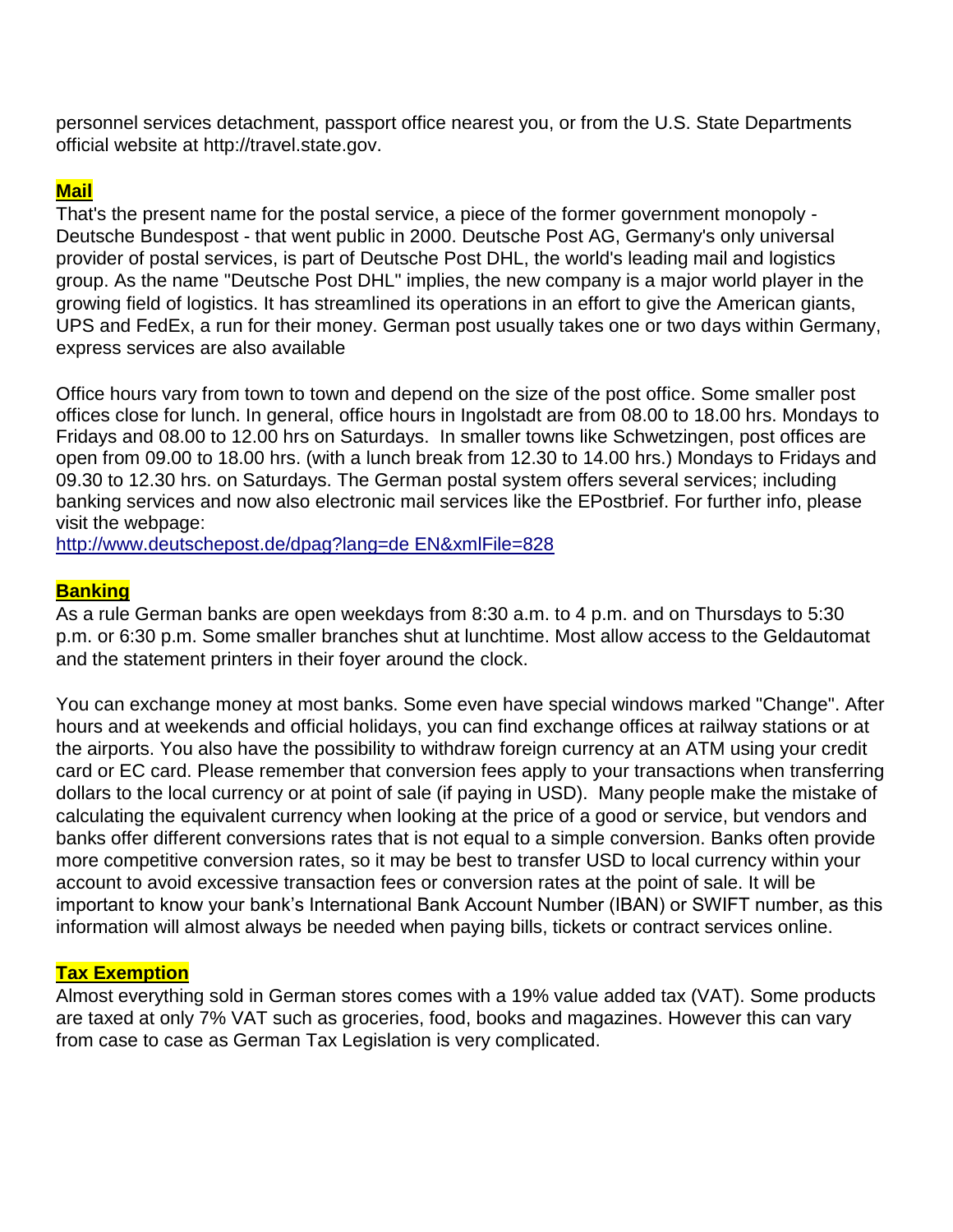# **Vehicles**

A national of a non-EU country who will be living in Germany longer than a year will need a German driver's license *(Führerschein).* In many cases this is a simple matter of exchanging the license for a German one. In other cases it will be necessary to take a written exam or online test prior to arrival, a driving test, or both. To avoid this, you can take the test online at [http://jko.jten.mil](http://jko.jten.mil/) Under Course Catalog ensure the "courses" tab is selected and select "USA" from the drop down. Enter 007 in the course number field and click search. Enroll and take USA-007 "U.S. Forces Driver's Training Program for Europe (2 hrs.)". When you are ready, enroll and take the exam USA-007-B "U.S. Forces Driver's Training Program for Europe – Final Course Exam (2 hrs.)." Once you have passed the exam simply print out your certificate and bring it with you to Germany.

The written test, which covers such things as rules of the road and traffic signs, can be taken in a number of languages, including English. It's taken at a drivers' school *(Fahrschule),* so let them know in advance what language you prefer. Be warned, the test is tough, and 30% of the people who take it fail to pass it on the first try. So you should study for it. The test is multiple choice, but there isn't necessarily only one correct answer to each question. Some or all of the answers may be correct.

# **Vehicle Registration**

When visiting the registration office on Hohenfels *(Autozulassungsstelle)* a person needs proof of ownership, proof of insurance and, if the car was purchased in Germany, the *Kraftfahrzeugbrief,* a document that is supposed to accompany the car through all owners from assembly line to scrap yard. The car dealer from whom the car was purchased will usually handle the registration. The v e hiclemustalso pass a safety inspection. Tests are conducted by the TÜV *(Technischer Überwachungsverein)* nationwide. New cars must be inspected after three years, and

thereafter all cars must be inspected at two-year intervals. Laws governing the condition of cars and motorcycles are strict. The basic rule is that if an item is mounted on the vehicle, it must function and be completely serviceable even if not essential to operation.

Registration: Registration is often a complicated task. Before registration begins, you will need to have your vehicle inspected at a reputable mechanic shop or inspection station. The inspectors will ask for translated copies of your previous registration and a data sheet that outlines the technical specifications for your vehicle. European inspections are rigorous. Technicians will complete a bumper-to-bumper, top to bottom, inspection that states any deficiencies. You will then have up to two weeks to correct the deficiencies, i.e. repair it, or you will need to pay for a whole new inspection at full-cost. Be prepared to pay for repairs or parts replacement if your vehicle is not new or wellmaintained. Once completed, you will need to have written permission from your finance company to register in your host nation (translated), a bill of sale (translated), previous registration, customs documents, local inspection and (in some cases) a drivers history from the past seven years (translated) for the insurance company. You will need assistance from a language specialist or local national to take your documents to the local DMV, pay the fees, and receive your temporary plates. After you are entered into the DMV database, permanent plates will be issued.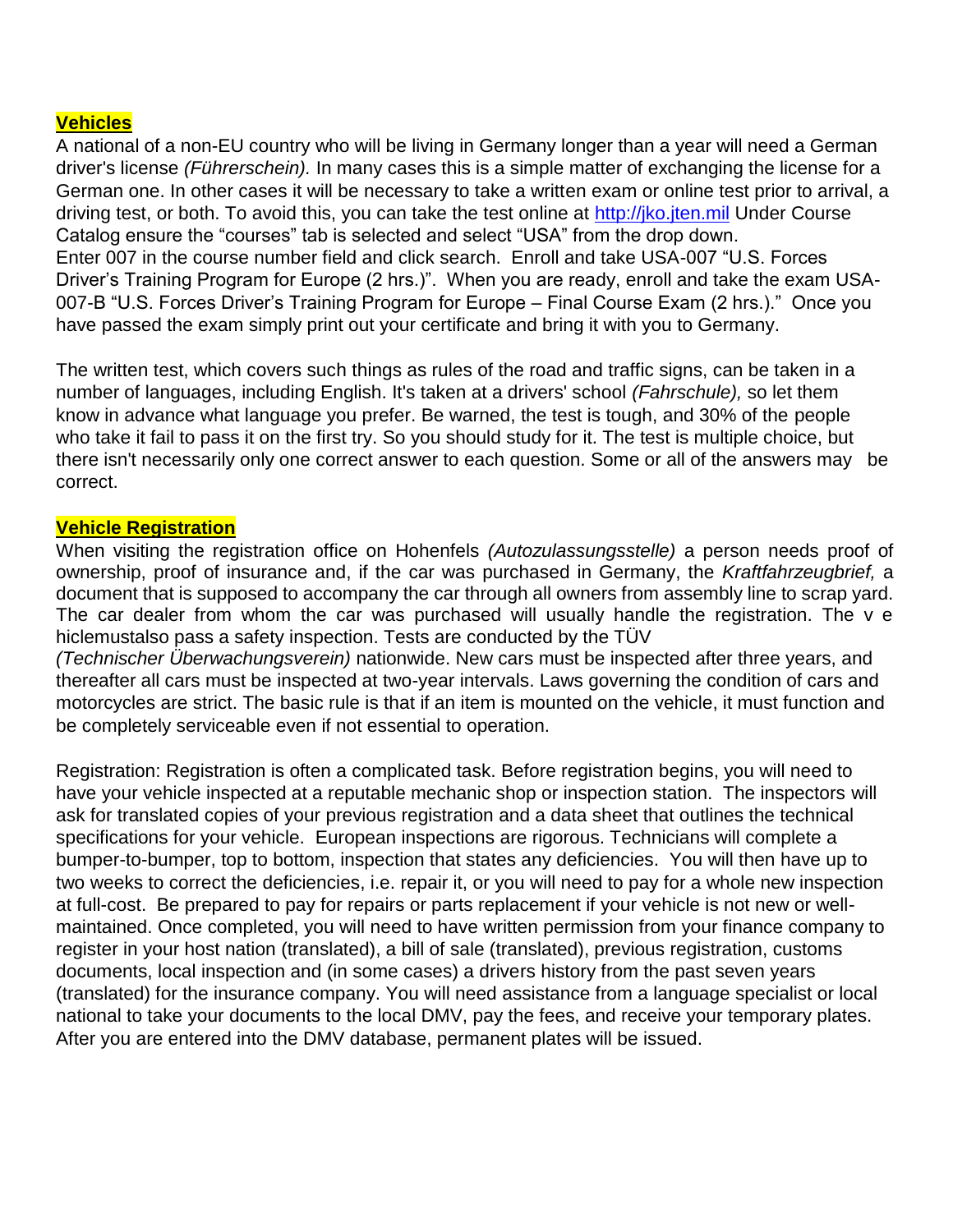## **Car Insurance**

Before a person can register a car in Germany he or she must have proof of third party liability coverage for all damage or injury to another person, car or object. While collision or comprehensive insurance isn't required by law, most institutions financing the purchase of a vehicle do require it. This can raise the insurance bill considerably, and insurance is not cheap in Germany.

There are numerous factors in addition to coverage that influence the insurance price. Beginning drivers pay more than experienced drivers; those driving big, powerful cars pay more than those with more modest vehicles; those living in urban areas pay more than those in rural areas, and those who have been found liable in accidents pay more than those who haven't. If you have a Page good driving record in your home country you can get credit for it here. Get a letter from your insurance agent back home. If the German agent says you can't get this credit try another agent. Some insurance agents in Germany are geared to getting the expatriate through these complexities.

#### **Traffic Laws**

Don't be mistaken by the high speeds on German roads believing that there are no reduced speed zones. There are, in fact, many sections of the German Autobahns that have speed limits. Usually, speeders will not be stopped at the time of the offense but will get a speeding ticket through the mail. This may be as long as two or three months after the incident. The German police use special cameras to catch speeders. Persons exceeding the limits by more than 30 kilometers an hour can count on losing licenses for a period of up to three months, plus a high fine.

A computerized point system is used to get dangerous drivers off the road. Increasingly strict penalties are the order of the day especially where drugs or alcohol are involved, and especially if there was an accident. Except where posted because of construction or traffic problems, there are no speed limits on the autobahns, although the recommended maximum is 130 kph (about 80 mph). Accidents occurring at speeds of over 130 kph on the autobahns can result in insurance payment claims being annulled regardless of who was at fault.

All vehicles in Germany are required to have serviceable seat belts for all persons in the car, including those riding in the back seat. And the law requires that they be worn. There is a €30 on-thespot fine for each person in a car not using a seat belt. Children under 12 are not allowed to ride in the front seat of a car and must use car seats certified by the German government. In Germany, a driver can be forced to submit to a blood test. The blood alcohol limit is 0.5 milligrams of alcohol per milliliter of whole blood. Persons exceeding this limit will be fined and face a license suspension of up to three months for the first offense.

German law requires that all automobiles have a portable red reflective triangle and a first aid kit in their trunk. If a car is stopped for any reason, the triangle must be placed 200 meters behind it if on the autobahn and 100 meters behind it on all other roads. The cars emergency flashers should also be turned on. You can only pass vehicles on the left. There's a high fine for passing on the right.

Driving with parking lights alone is prohibited. You must use your headlights (low-beam) at night and during inclement weather. You must stop for anyone using, or preparing to use, a white striped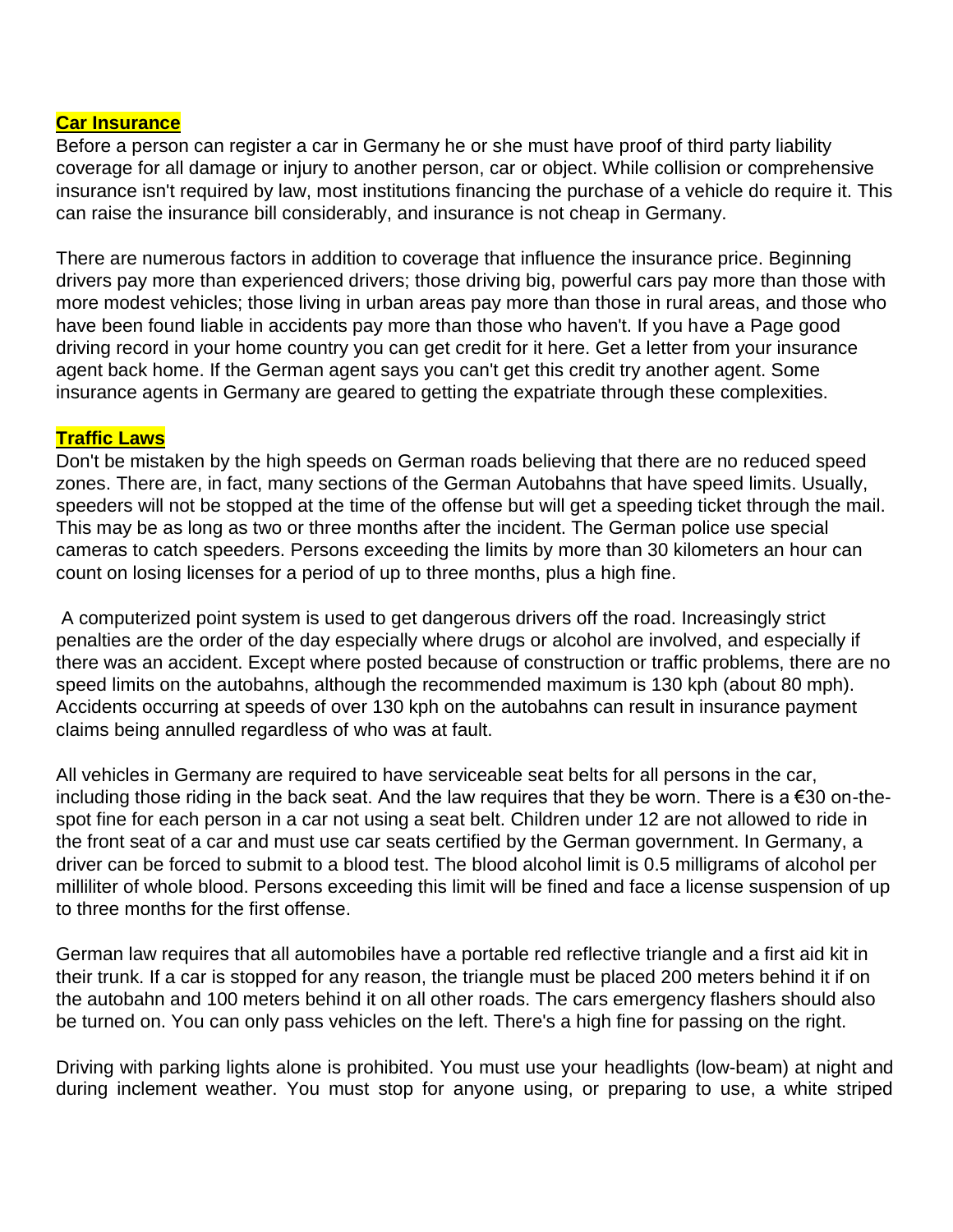"zebra"pedestrian crossing. Some fines may be collected on the spot, provided the driver has enough ready cash on hand; otherwise, your name and address will be taken and a ticket will be mailed to you later with an accompanying payment slip.

Driving on snow-covered roads is permitted only if your car is equipped with the proper tires. There are dedicated winter tires as well as all-weather tires that may be acceptable. Germany's mandatory winter tire law started on 04 December 2010. Winter tires are compulsory when driving in wintry conditions and a fine of EURO 40 will be levied for a first Offence. If, however, the free flow of traffic has been affected due to a car not being equipped with winter tires then the fine is EURO 80 and the driver's license will incur a penalty point at the Central Register in Flensburg. In the event of a car fitted with summer tires being responsible for a road accident then the fine will be further increased and 3 penalty points attributed to the license. However, if your car fitted with summer tires is only parked, you will not receive a fine. The user of a vehicle without winter tires may well find the motor insurance to be invalidated. Also all-season tires count as winter tires, if they have the letters  $M + S$  (= mud and snow) on it or even more important to be absolutely on the safe side, the Alpine Symbol (snowflake with the mountain) as even some summer tires manufactured in China or US can carry the letters M+S!

# **Fuel**

You will have to take your car through the inspection (free) and registration process. It requires many documents. The whole process and all necessary documents are listed here[.https://www.ramstein.af.mil/About/Fact-Sheets/Display/Article/303632/vehicle](https://www.ramstein.af.mil/About/Fact-Sheets/Display/Article/303632/vehicle-inspection-registration/)[inspectionregistration/.](https://www.ramstein.af.mil/About/Fact-Sheets/Display/Article/303632/vehicle-inspection-registration/) Ensure no tint on front windows and suggest emergency kit prior to picking up your vehicle. You will need to get a Rations Card for fuel. You can do this at the Shopettes or PXs. As U.S. military, we are eligible to pay U.S. prices for fuel instead of expensive German prices, but you have to have a Rations Card (also called Esso Card). Each vehicle is allotted a certain amount of fuel per month at this price, but if you go over, you can always fill up off post. You have to load money on your Esso card before the German Esso station will accept it. You do not have to do this if you are buying fuel on post. Esso Cards are only accepted at German Esso stations, not at other countries.

Since February 2011, Germany has also introduced the so-called E10, which is a fuel mixture of 10% Ethanol (that's where the abbreviation E10 comes from) and 90% gasoline. Before it was only 5% of ethanol blend. This E10 mixture can be used in the internal combustion engines of most modern automobiles and light-duty vehicles without need for any modification on the engine or fuel system. E10 is already used in various countries - in some countries it is optional and in others it is mandatory - due to economic and environmental reasons. Approximately 90% of all vehicles are able to use E10. New vehicles mostly can use it, older ones might have a problem and some modifications of the engine will eventually become necessary. However, the normal fuel with 5% will be still available at the fueling stations. But to make absolutely sure if your vehicle is fit to use E10, you can consult the following websites:

[http://www.dat.de7e 10liste/e 10vertraeglichkeit.pdf](http://www.dat.de/e10liste/e10vertraeglichkeit.pdf)  [http://www.adac.de/infotestrat/tankenkraftstoffe-und-antrieb/benzin-und-](http://www.adac.de/infotestrat/tanken-kraftstoffe-und-antrieb/benzin-und-diesel/e10/default.aspx) [diesel/e10/default.aspx](http://www.adac.de/infotestrat/tanken-kraftstoffe-und-antrieb/benzin-und-diesel/e10/default.aspx)

# **Traffic signs**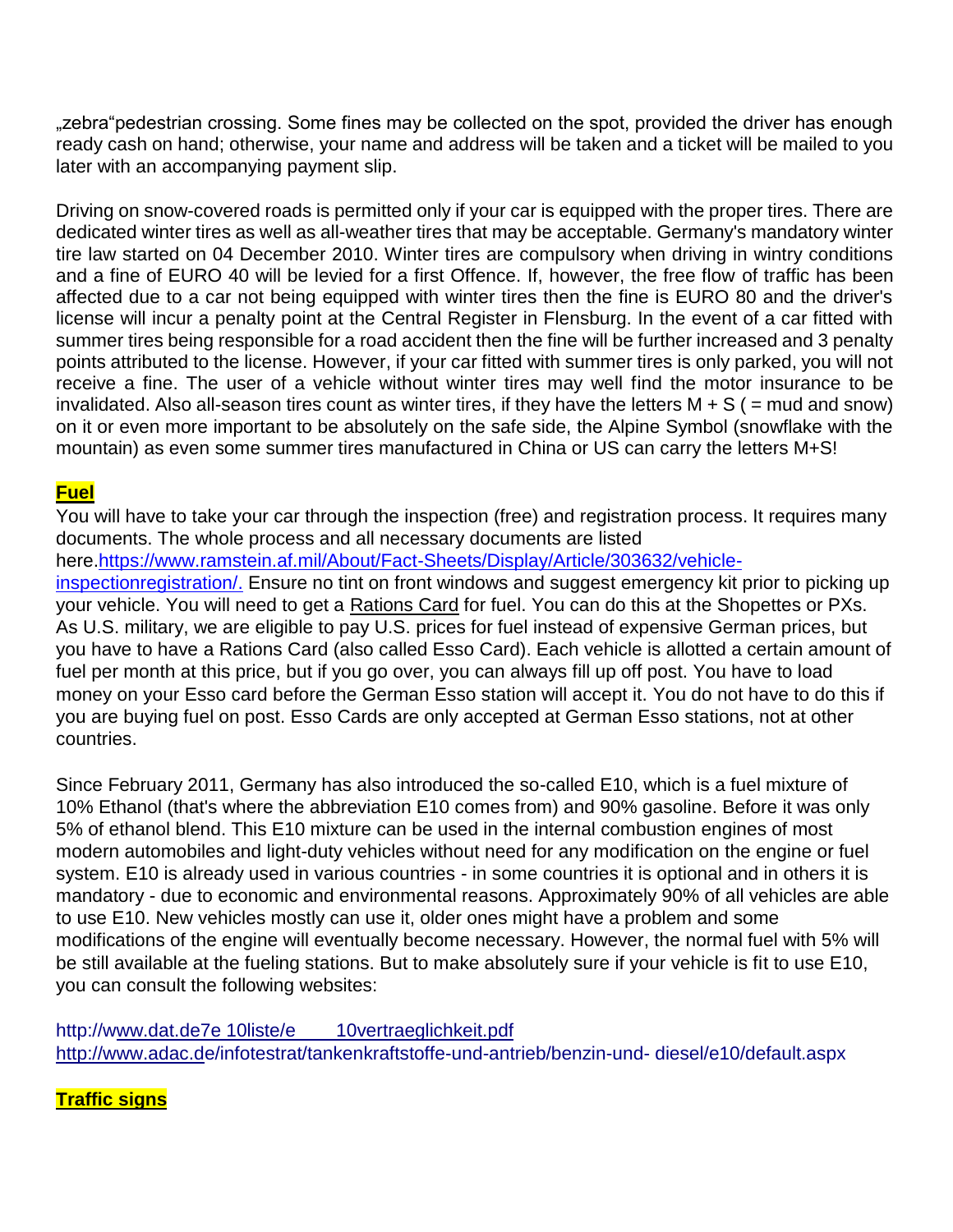# <http://www.transchool.lee.army.mil/adso/documents/zeichen.pdf>

# **Traffic Conditions**

Before departing on trips requiring travel on the Autobahn, it's a good idea to get a traffic report with current road conditions. Delays during holidays, ski season and for accidents are frequent. <http://www.bayerninfo.de/>

# Environmental Zones (Umweltzonen)

German cities, under a law passed in 2006, are acquiring environmental zones (Umweltzonen); areas into which you can't drive your car unless it bears a windshield sticker certifying that it has an acceptable emission level.

There are three different stickers: a green one certifying that the vehicle is environmentally acceptable; a yellow one for less acceptable vehicles and a red one for those that are still less acceptable. Yellow and red stickers will soon be phased out, after which all vehicles permitted in the environmental zones will need a green sticker. The stickers are hard to counterfeit and would be destroyed in any effort to remove them from the windshield.

The areas are marked as environmental green zones with the sign 270.1. The obligatory additional sign then regulates which vehicles with which color of environmental badges are allowed access into this area. The sign 270.2 rescinds the environmental green zone.



# **Stickers are numbered and color coded and includes your license plate number**

The first environmental zones were established on 01 January 2008 in Berlin, Cologne and Hannover. Many others have since been established like e.g. in Dusseldorf, Stuttgart and Bonn. Mannheim established the zone already beginning of 2008 and Heidelberg on 01 January 2010. Foreign plated cars, and those of the US forces in Europe, are also required to have the stickers. They can be bought, for €5, at vehicle registration offices and vehicle inspection stations *(TUVs)* on presentation of your car's registration, which usually has data on its pollution level. Authorized garages also supply them, but possibly will charge more than €5. It's also possible to order one online, e.g.:

# <http://www.environmental-badge.co.uk/en/shop.html>

Vehicles without environmental badge may not pass through the green zone, otherwise a penalty of €40,00 and a penalty point in Flensburg impend, even if the vehicle would be allowed to pass through the zone based on its emission value. This is also valid for all vehicles registered in foreign countries,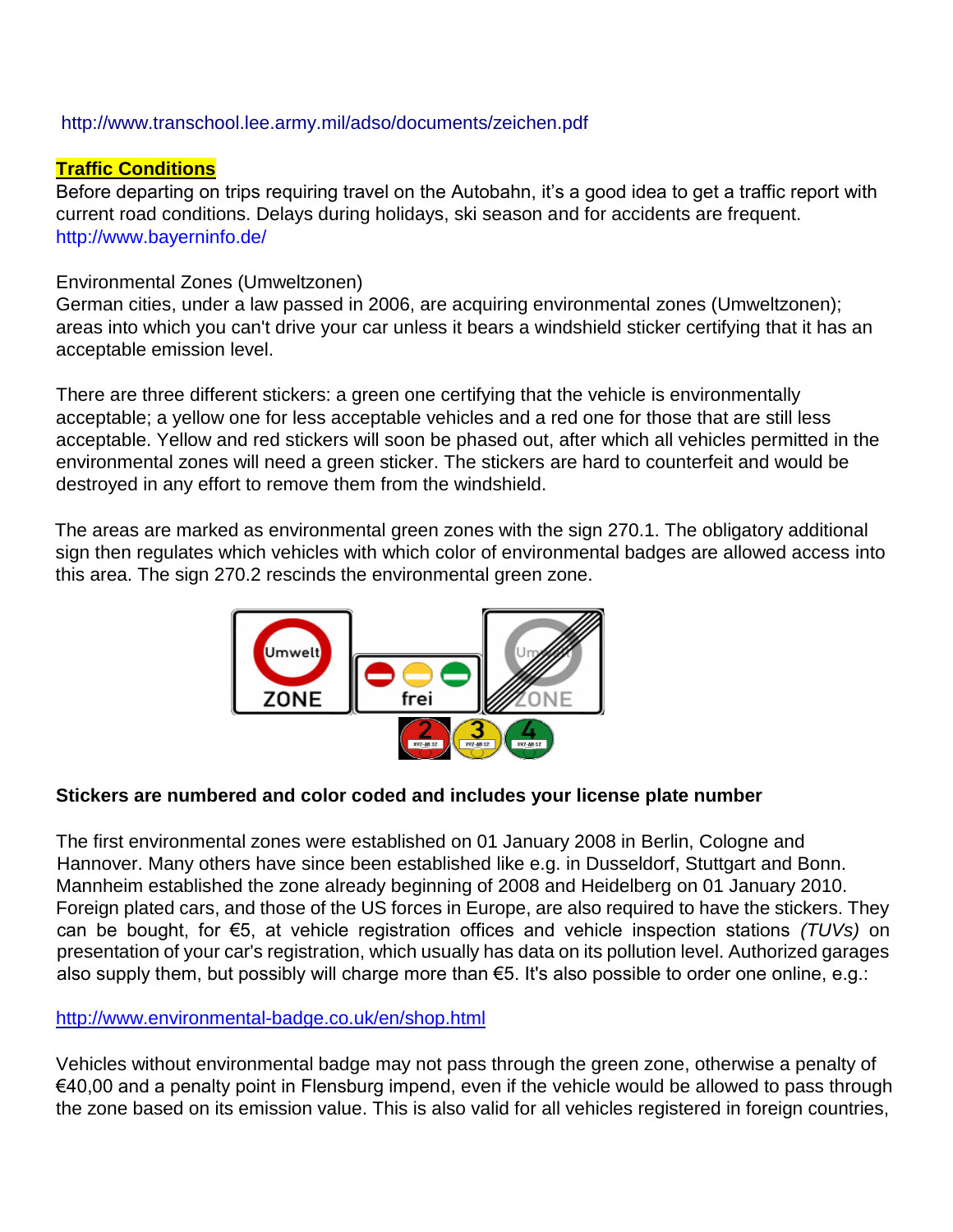like cars, trucks, and busses, as well as for business travelers and for tourists. For this reason it is recommended that all drivers to inform themselves about the environmental badges and to purchase it on time, if they wish to enter one of the increasing number of green zones in Germany.

A good site in English with an extensive FAQ section on the Environmental Zones can be found at: [TÜV NORD | Making our world safer.](http://www.tuv-nord.com/en/index.htm)

# **Parking**

You will need to buy a blue parking display disk available at gas stations.



In some areas you will see a large blue sign with a white 'P' which means you may park in the designated area for free for the set amount of time on the sign i.e., 2 Stunden (2 hours). Set the parking display disc to your arrival time to the nearest half hour. Display it on your dashboard.



Not all parking areas are free so you must pay at the parking machine and obtain a ticket which you must display on the dashboard.

In underground car parks you have to take a ticket to enter. Keep the ticket with you and pay at the machine when you are leaving. Retrieve the ticket from the machine and insert in the machine at the exit barrier.

Parking in Ingolstadt



The Parkleitsystem is a parking guidance system using a series of electric signs around the central area of a city. These blue-and-white signs indicate the occupancy of various nearby parking garages. Next to the name of the parking garage is the word "frei" (spots available) or "besetzt" (full).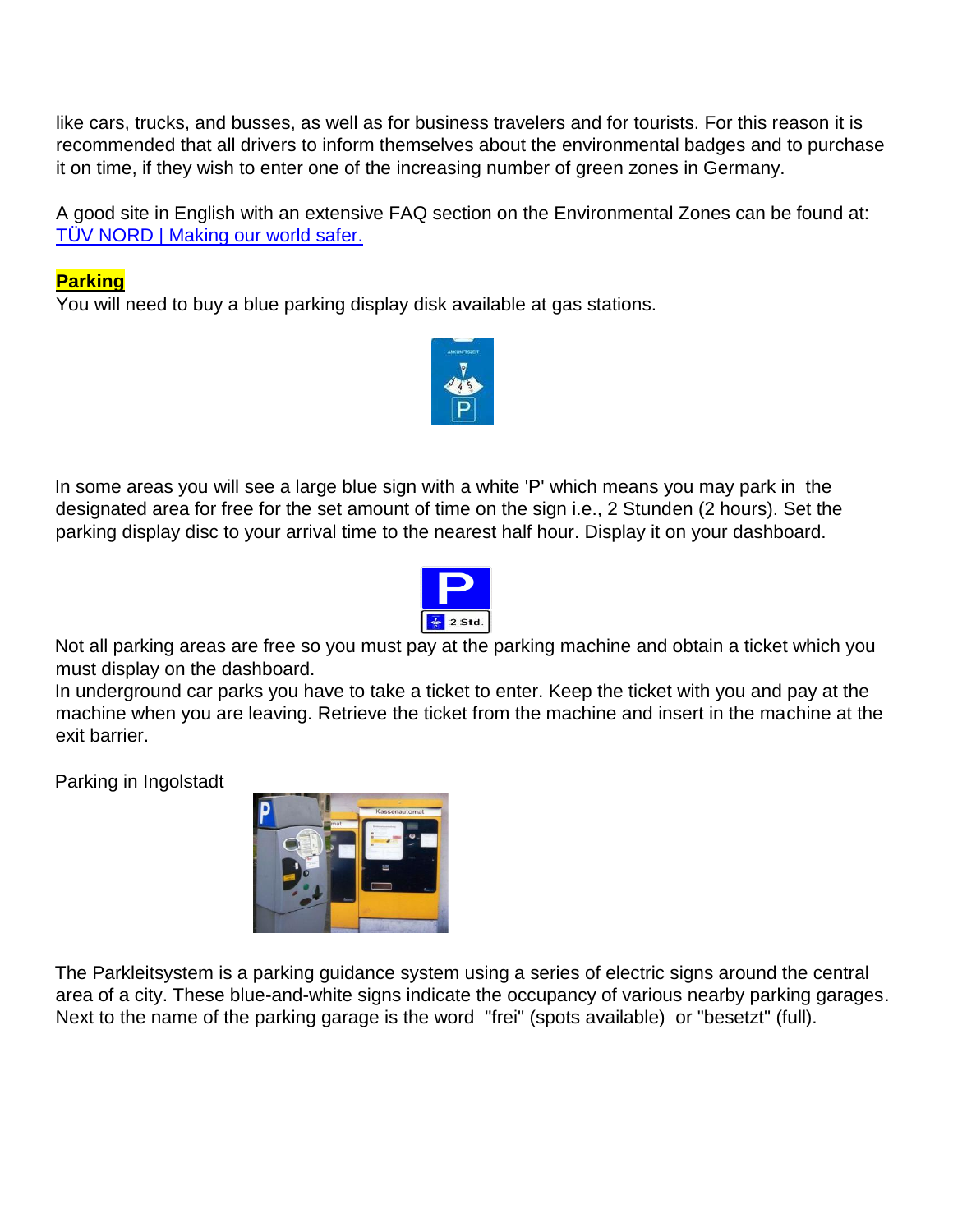

Here is a link to a general online parking system overview of the various car parks in the city, with all the necessary details and the actual number of spaces available to the excellent website of the city of Ingolstadt:<http://www2.ingolstadt.de/Wirtschaft/Parken/>

# **Transportation**

The Transportation office located on USAG Bavaria – Grafenwoehr. The arrival of Household Goods (HHG) will be coordinated through this office. Your sponsor will assist you in working with transportation personnel to ensure the delivery of your HHGs after you find a home. Once your housing contract is complete you can track your move at: [http://www.move.mil/ we](http://www.move.mil/)bsite. Upon notification of a shipment's arrival, you must schedule a delivery date and be at your quarters on that date to accept delivery. HHG shipments for newcomers to your location should not include Personally Owned Firearms (POF). Host nation law is to absolutely minimize the import of weapons. The need to have a weapon must be proven by the local authorities and there is no guarantee request will be approved. Newcomers will not have the option to store POFs in the unit arms room due to the limited available space or prohibition of POFs in your orders.

# **Airport**

The Munich International Airport Franz Josef Strauss, named after the former Bavarian Ministerpraesident, is approx. 65 km away and can be reached by car within 30 minutes or by Bus, Airport Express X109 depart from ZOB Ingolstadt.

For more information see: Munich Airport - [Passengers and Visitors](http://www.munich-airport.de/en/consumer/index.jsp)

# Railway Connections

Ingolstadt has direct connections to many cities of Germany. The German Railways (Deutsche Bahn) offer regional, express, and intercity connections. It is recommended to travel by express or intercity as most trains have dining cars.

It is advisable to pay the extra fee to reserve your seat. A large number of travelers use railway services on all days. Also note, the DB will accept the VAT form at the station when purchasing tickets.

For more information see:<http://www.bahn.de/i/view/GBR/en/index.shtml>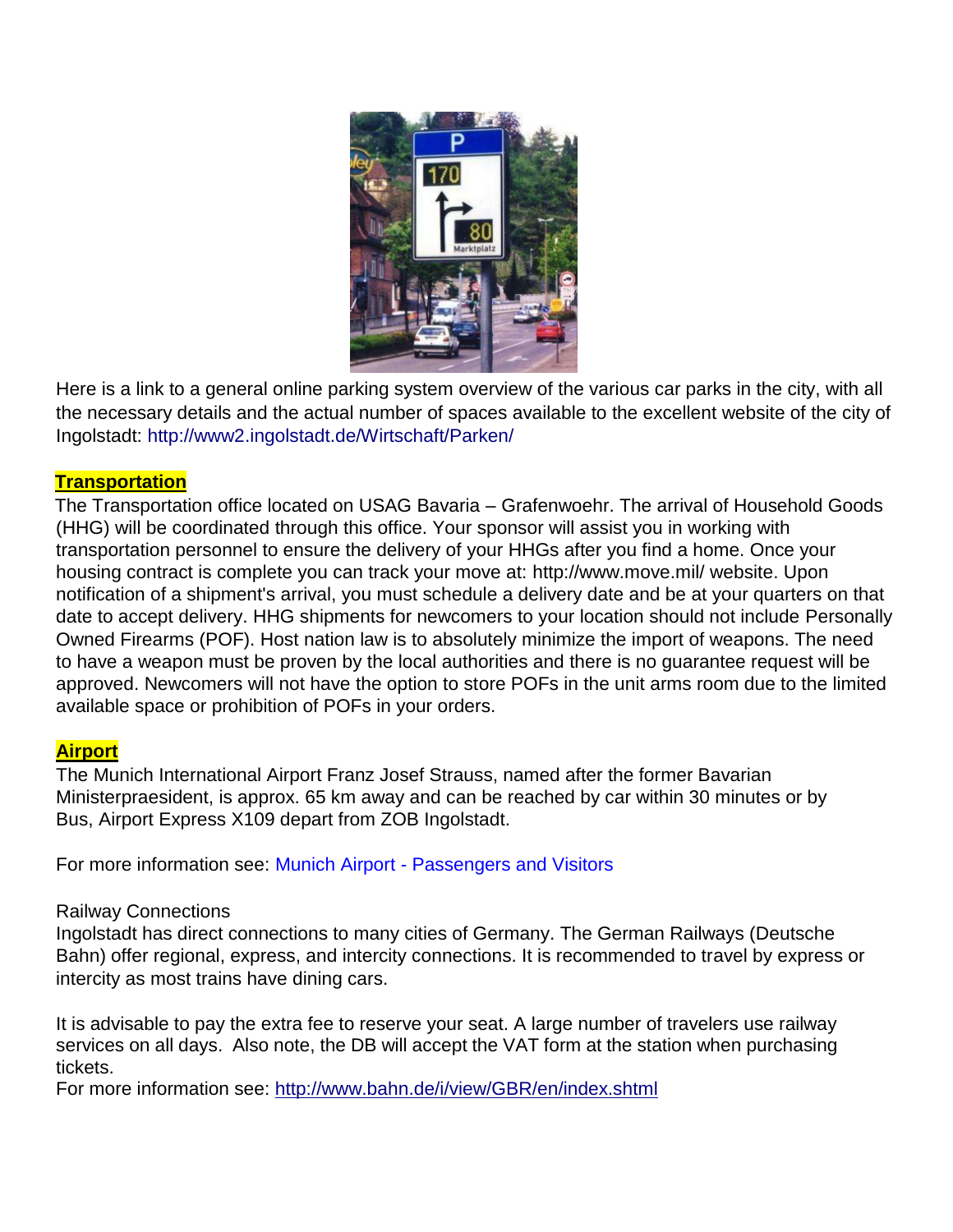# **Buses**

The city of Ingolstadt is providing a lot of Bus transportation in the City and the surrounding of Ingolstadt. For more information see:<http://www.invg.de/>

# **Taxis**

There are a lot of taxis in Ingolstadt. In general use taxis that clearly show a telephone number on the side. The price for a taxi depends on the company. First kilometer costs approximately 1.75  $\epsilon$  and every additional kilometer approximately 1.60 €. The cheapest and easiest way to order a taxi is by phone or by SMS. For trips at night you will have to expect a 0.10  $€$  p. Km. It is not mandatory to tip German taxi drivers.

For more information see:<http://www.taxi-ingolstadt.de/home.html>

# **IT Support**

The primary issue we have here are on digital communications platforms. We don't have access to many .mil websites. This impacts our ability to read emails in enterprise that are encrypted or digitally signed. This causes a disruption in staying current on up-to-date information. The company has worked through this by sending the information they can through our MILENG accounts, which does seem to work.

# **Reassignments**

When a SM out-processes from their main POC is the HHC in Sembach Kaserne, Germany. The Company coordinates issuance of PCS orders from the BN MPD/S1 at Mons, Belgium and coordinates all out-processing requirements such as transportation and housing with the USAGs in Ansbach and Grafenwoehr.

Request for replacement of PE and MOU personnel is coordinated between the Senior National Representative (SNR) / the Senior Army Officer (SAO) with ECJ1 Strength Management Division.

# **Clearance**

The NATO Secret, SF86 renewals, and other clearances are process by the AFNORTH BN S2 through the Battalion HQ in SHAPE Mons, Belgium.

# **Hand Receipts**

The property books are controlled by the Company Commander at HHC in Sembach Kaserne.

# **UCMJ Authority**

1. UCMJ Company Grade is held by the company commander of Headquarters and Headquarters Company, U.S. Army Garrison Ansbach (HHC, USAG-A), in Katterbach Kaserne, Germany. 2. UCMJ Field Grade / Summary Court-Martial Convening Authority (SCMCA) is the 5th Battalion, 4th Air Defense Artillery Regiment (5-4 ADAR), in Shipton Kaserne, Germany. 3. UCMJ Field Grade / Special Court-Martial Convening Authority (SPCMCA) is the U.S. Army Garrison - Ansbach (USAG-A) in Katterbach Kaserne, Germany.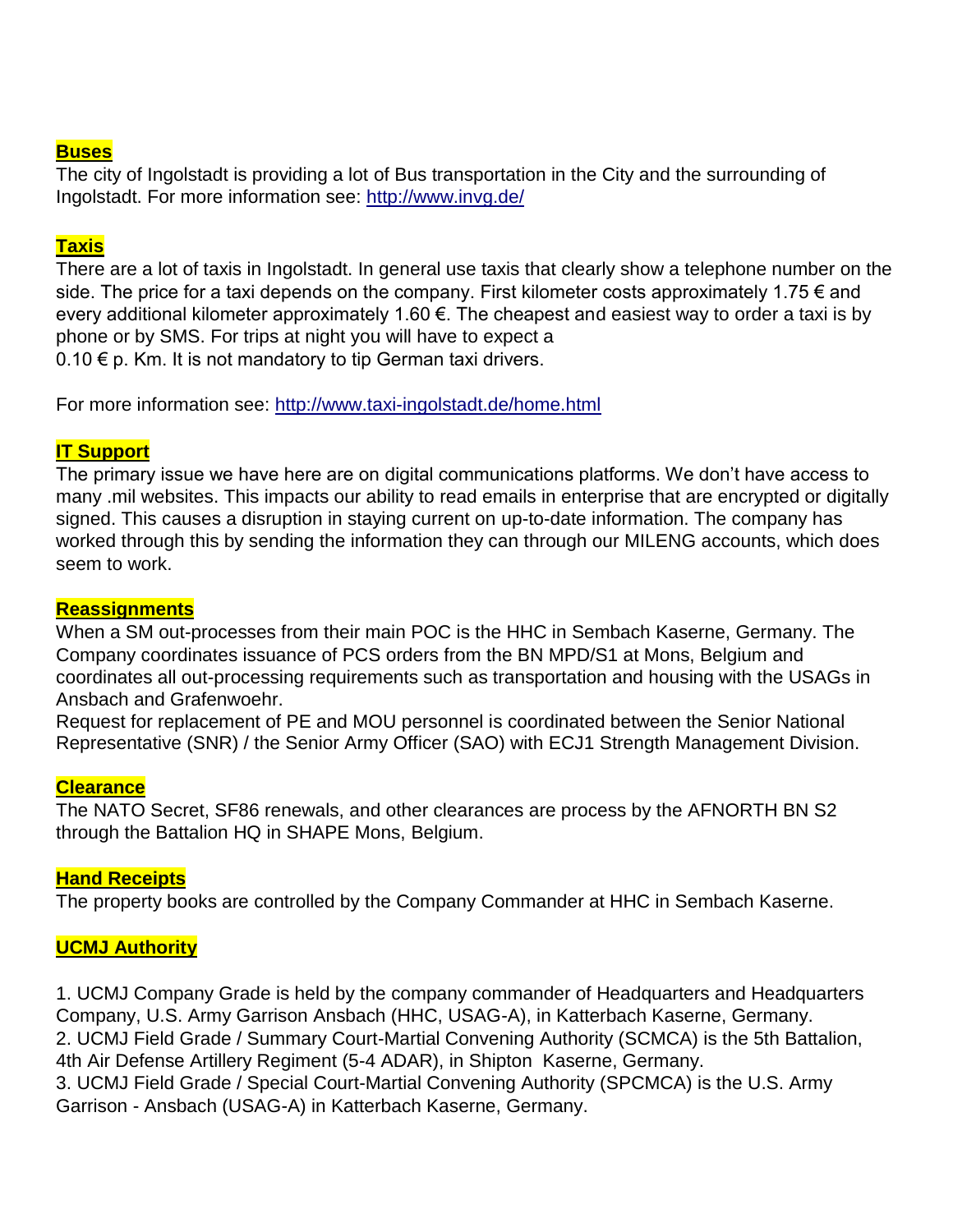4. General Court-Martial Convening Authority (GCMCA) is the Seventh Army Training Command (7ATC), in Grafenwoehr, Germany.

Withholding Policies:

- 1. GCMCA. The following misconduct and action is withheld to the GCMCA (7ATC CG):
	- a. Misconduct by Commissioned Officers, Warrant Officers, and NCOs in the grade of E-8 and above.
	- b. Convene a Special Courts-Martial.
- 2. SPCMCA. The following misconduct is withheld to the SPCMCA (USAG-A Commander):
	- a. Rape and sexual assault in violation of Article 120, UCMJ.
	- b. Any sex-related offense involving children.
	- c. Child pornography offenses.
	- d. All attempts to commit the above offenses.
	- e. All collateral offenses to the above offenses.
- 3. SCMCA The following misconduct is withheld to the SCMCA (5/4 ADAR Commander):
	- a. Misconduct involving domestic or intimate partner violence.
	- b. Illegal drugs (use, possession, distribution, introduction or manufacturing).
	- c. Serious incident of alcohol-related misconduct (punishable under the UCMJ by confinement for a term exceeding 1 year.

d. Sex-related offenses not withheld by SPCMCA under Articles 120, 120a, and 120c, all attempts to commit such offenses, and collateral offenses.

4. The following action is withheld to either the USANATO BDE CDR or the SPCMCA (USAG-A Commander):

a. Appoint investigations involving alleged misconduct by officers in the grade of O-4 and above.

# **Required Documents to Carry With You**

- PCS orders.
- Medical, dental, and Immunization Records.
- Marriage Certificates, Divorce Decrees, and Birth Certificates
- Passports (Soldier and family members).
- Social Security Cards.
- Wills and Powers of attorney.
- Education Records.
- Car titles and shipping papers, car registrations, car insurance policies and driver's license.
- Household goods and shipping inventory.
- Employment records and references.
- Pet records.
- Proof of citizenship, if a naturalized citizen.
- State Driving License